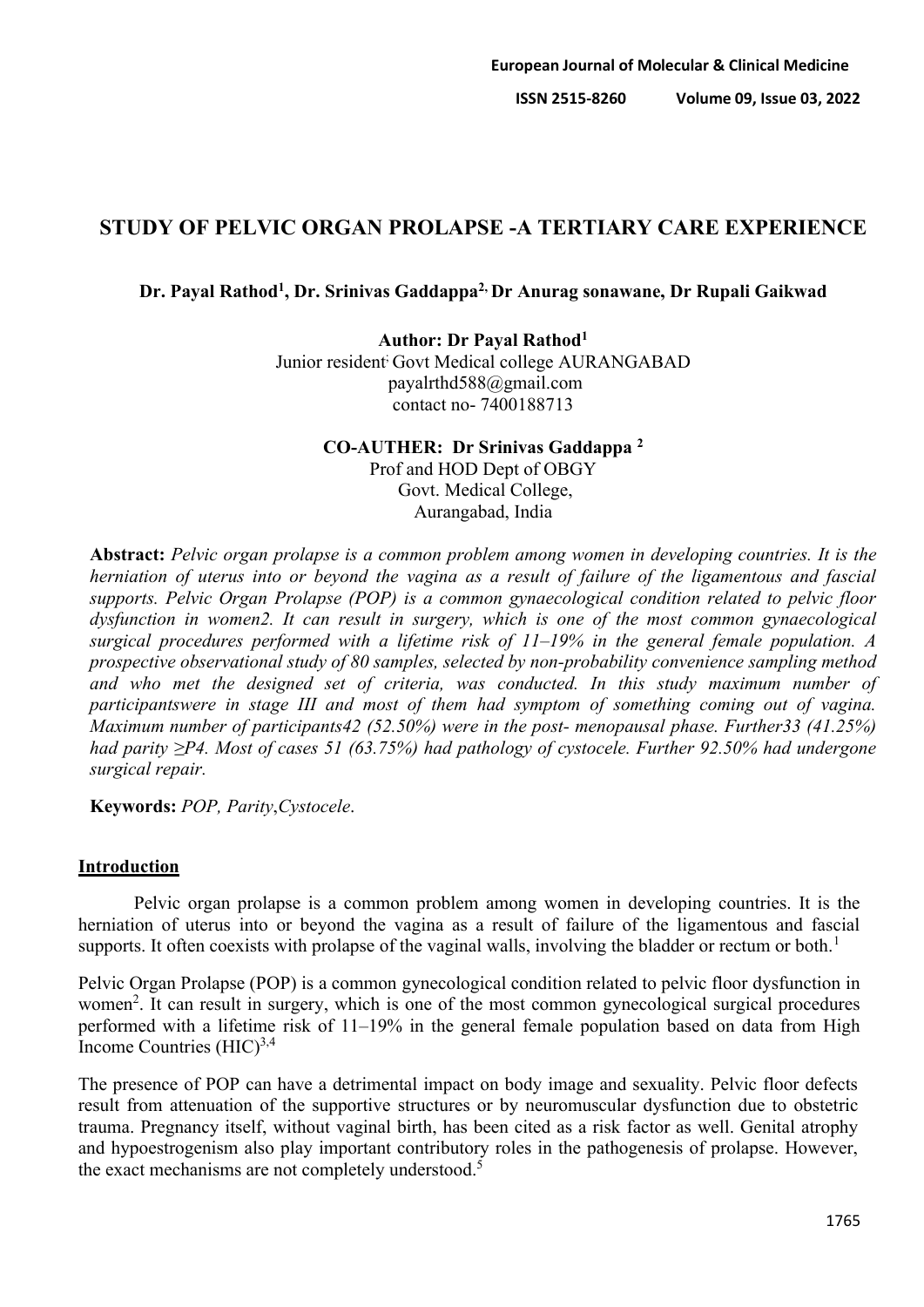Many women with pelvic organ prolapse are asymptomatic and do not need treatment. When prolapse is symptomatic, options include observation, pessary use, and surgery. Surgical strategies for prolapse can be categorized broadly by reconstructive and obliterative techniques. Reconstructive procedures can be done by either an abdominal or vaginal approach. Although no effective prevention strategy for prolapse has been identified, considerations include weight loss, reduction of heavy lifting, treatment of constipation, modification or reduction of obstetric risk factors, and pelvic-floor physical therapy<sup>6</sup>.

Patients with pelvic organ prolapse sometimes present very late with huge prolapse. To study the reasons in delay in seeking medical help in these patients is important to decrease morbidity in these patients. Reasons for this may be unawareness about the disease, financial problems, delay in surgical plan of management and prolonged hospital stay for same may cause patients to avoid medical help. Moreover, understanding of clinical presentations and management of POP would help us to further strengthen patient care practices. As this is a tertiary care hospital a large number of patients with pelvic organ prolapse are admitted. With this background, this study was done to determine the risk factors, clinical features, and management practices among patients with POP admitted in hospitals.

### **1. Aim and objectives**

- To study risk factors for pelvic organ prolapse.
- To analyze symptomatology of pelvic organ prolapse.
- To search the reasons for delay in seeking health care in patients with pelvic organ prolapse.
- To study the management strategies in pelvic organ prolapse.

### **2. Material and Methodology**

A prospective observational study conducted in the department of OBGY in tertiary care hospital from 2019-2021. The study was conducted after formal approval of institutional ethical committee. Total 80 samples were selected and who met the designed set of criteria. Informed written consent was taken from patients and their families.

### **Inclusion criteria**:

- 1. All patients coming to tertiary care hospital with pelvic organ prolapse and treated at our tertiary care centre.
- 2. Those who are willing to participate in this study.

### **Exclusion criteria**:

- 1. Pregnant patients with pelvic organ prolapse.
- 2. Patients with vault prolapse.
- 3. Patients with rectal prolapse.
- 4. Patients who do not give consent to be excluded in study.

### **Clinical grounds for inclusion:**

A thorough clinical examination and pelvic examination was carried out which included the local examination of external genitalia. Per Speculum and Per Vaginal examination to look for cervix, vagina, uterus and staging of pelvic organ prolapse. Utero-vaginal prolapse was classified using POP-Q system.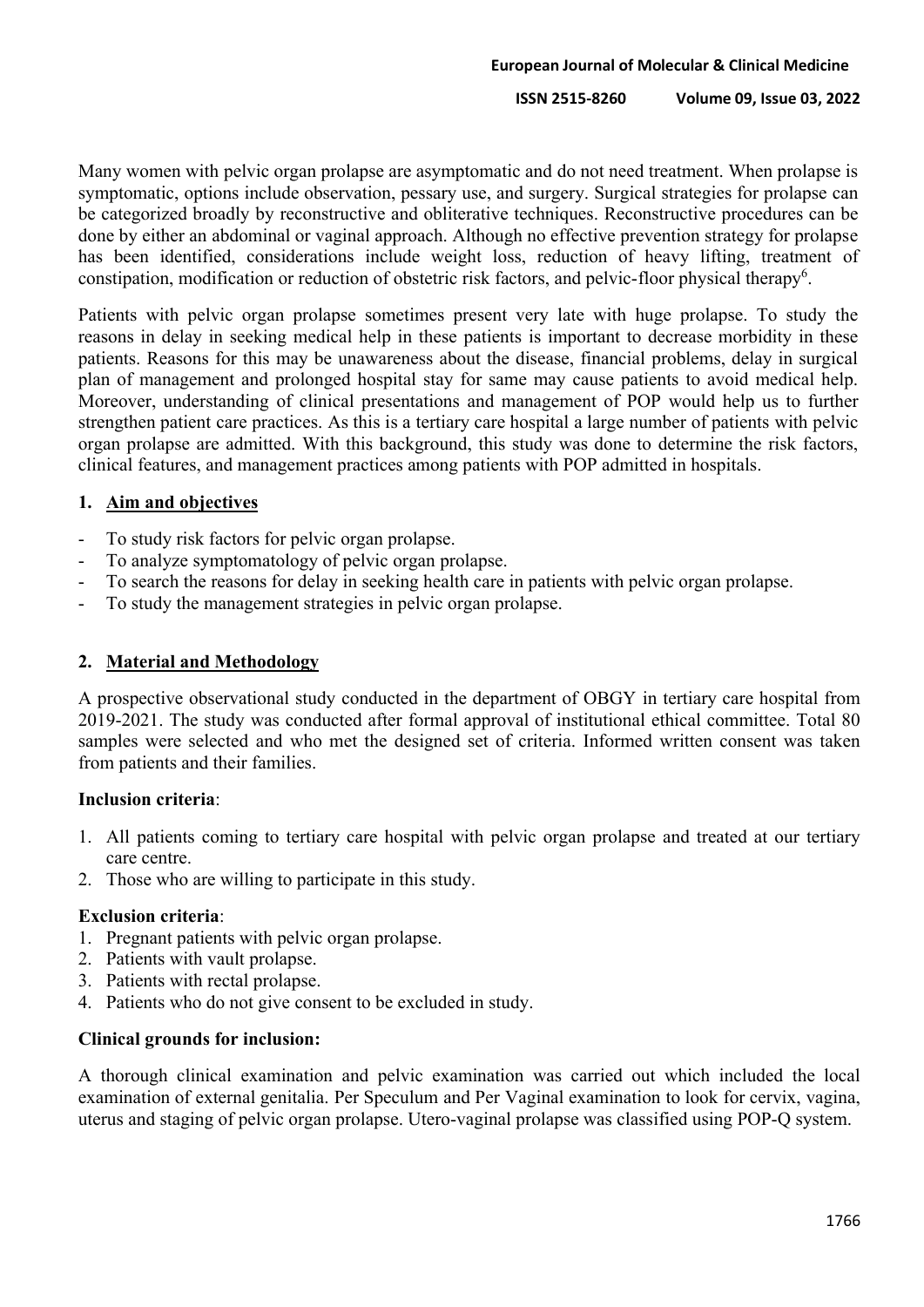## **3. Results**

A total 80 cases in the study period were analysed. In the present study it was observed that in the most 27 (33.75%) were in the age group of above 60 followed by 22 (27.50%) in 31-40 years and mean age was found to be  $50.69 \pm 14.43$ .

| S.N.           | Agein<br>years | Freq<br>uency<br>$(n=80)$ | Perce<br>ntage | $Mean \pm SD$ |
|----------------|----------------|---------------------------|----------------|---------------|
|                | $31 - 40$      | 22                        | 27.50          |               |
| $\overline{2}$ | $41 - 50$      | 20                        | 25.00          | 50.69         |
| 3              | 51-60          | 11                        | 13.75          | ±14.43        |
|                | >60            | 27                        | 33.75          |               |

**Table 1: Distribution of cases according to age group**

Most women belonged to Rural areas 54 (67.50%) and 26 (32.50%) were from urban areas.

Maximum numbers of participants 32 (40.00%) were of Upper lower class followed by 18 (22.50%) from Lower class.

| <b>Symptoms</b>                    | <b>Stage</b><br>$I(n=3)$ | Stage<br>$2(n=2)$<br>3) | <b>Stage</b><br>$3(n=4)$<br>5) | <b>Stage</b><br>$4(n=9)$ | Total(<br>$n=80$             |
|------------------------------------|--------------------------|-------------------------|--------------------------------|--------------------------|------------------------------|
| Somethingc<br>oming<br>outofvagina | 03                       | 23<br>100%) (100%)      | 45<br>(100%                    | 9<br>(100)<br>$\%$ )     | 80<br>$(100\%)$              |
| Urologicald<br>ifficulties         | 02<br>(66.67)<br>$\%$    | 13<br>(56.52)<br>$\%$   | 17<br>(37.78)<br>$\%$          | 06<br>(66.67)<br>$\%$    | 38<br>(47.50)<br>$\%$        |
| Backache                           | 01<br>(33.33)<br>$\%$    | 8<br>(34.78)<br>$\%$    | 15<br>(33.33)<br>$\%$          | 08<br>(88.89)<br>$\%$    | 32<br>(40%)                  |
| <b>PV</b><br>Discharge             | 02<br>(66.67)<br>$\%$    | 03<br>(13.04)<br>$\%$ ) | 09<br>(20.00)<br>$\%$ )        | 03<br>$\%$               | 17<br>(33.33)(21.25)<br>$\%$ |
| Pain<br>inabdomen                  | $00\,$                   | 04<br>(17.39)<br>$\%$ ) | 03<br>(06.67)<br>$\%$          | 03<br>$\%$               | 10<br>(33.33)(12.50)<br>$\%$ |
| Defecationd<br>ifficulties         | $00\,$                   | 01<br>(04.35)<br>$\%$   | 01<br>(02.22)<br>$\%$          | 03<br>$\%$               | 05<br>(33.33)(06.25)<br>$\%$ |
| Bleeding                           | $00\,$                   | 00                      | 02<br>(04.4)<br>$4\%)$         | 01<br>(11.1)<br>$1\%)$   | 03<br>(03.7)<br>$5\%)$       |

## **Table 2: Symptom & stages of prolapse**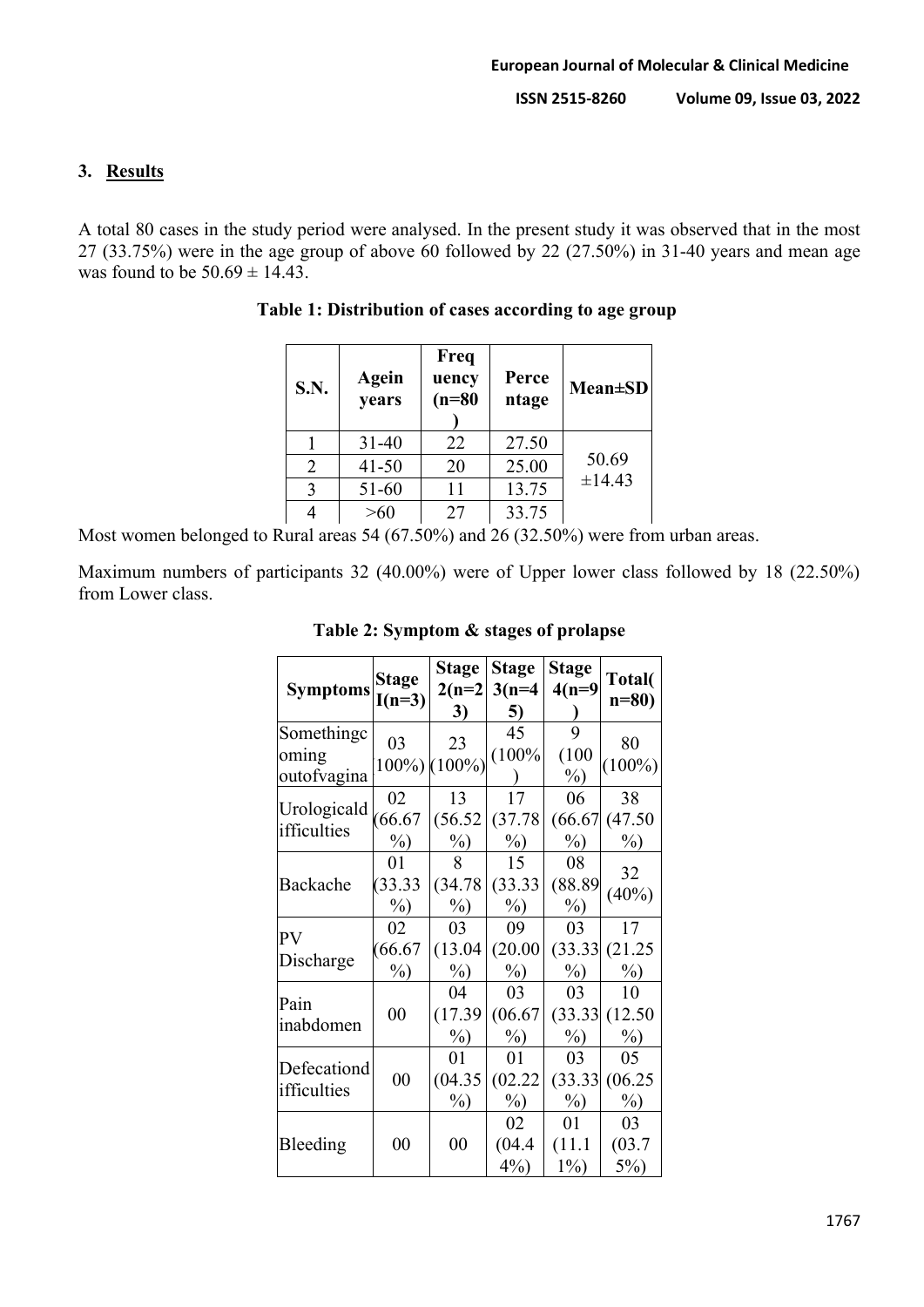## **\*Some cases had multiple symptoms**

Majority of the cases were in Stage III and most had symptom of something coming out of vagina. Among all cases studied most of 40 (50.00%) reported that they had onset of symptoms for 1 year.



The reasons for delay in treatment observed were financial problems in 44 (55.00%) of cases, followed by 32 cases (40.00%) which had symptoms were mild symptoms so were delayed in taking treatment. About 25 (31.25%) had lack of awareness, 21 (26.25%) felt it as a social stigma and 15 cases (18.75%) were delayed in treatment due to unavailability of caregiver.



Most of cases 42 (52.50%) were in the post- menopausal phase, followed by 28 (35.00%) cases in menstrual phase and only 10 (12.50%) cases were in peri-menopausal phase.

Most of cases 33 (41.25%) had parity  $\geq P4$ .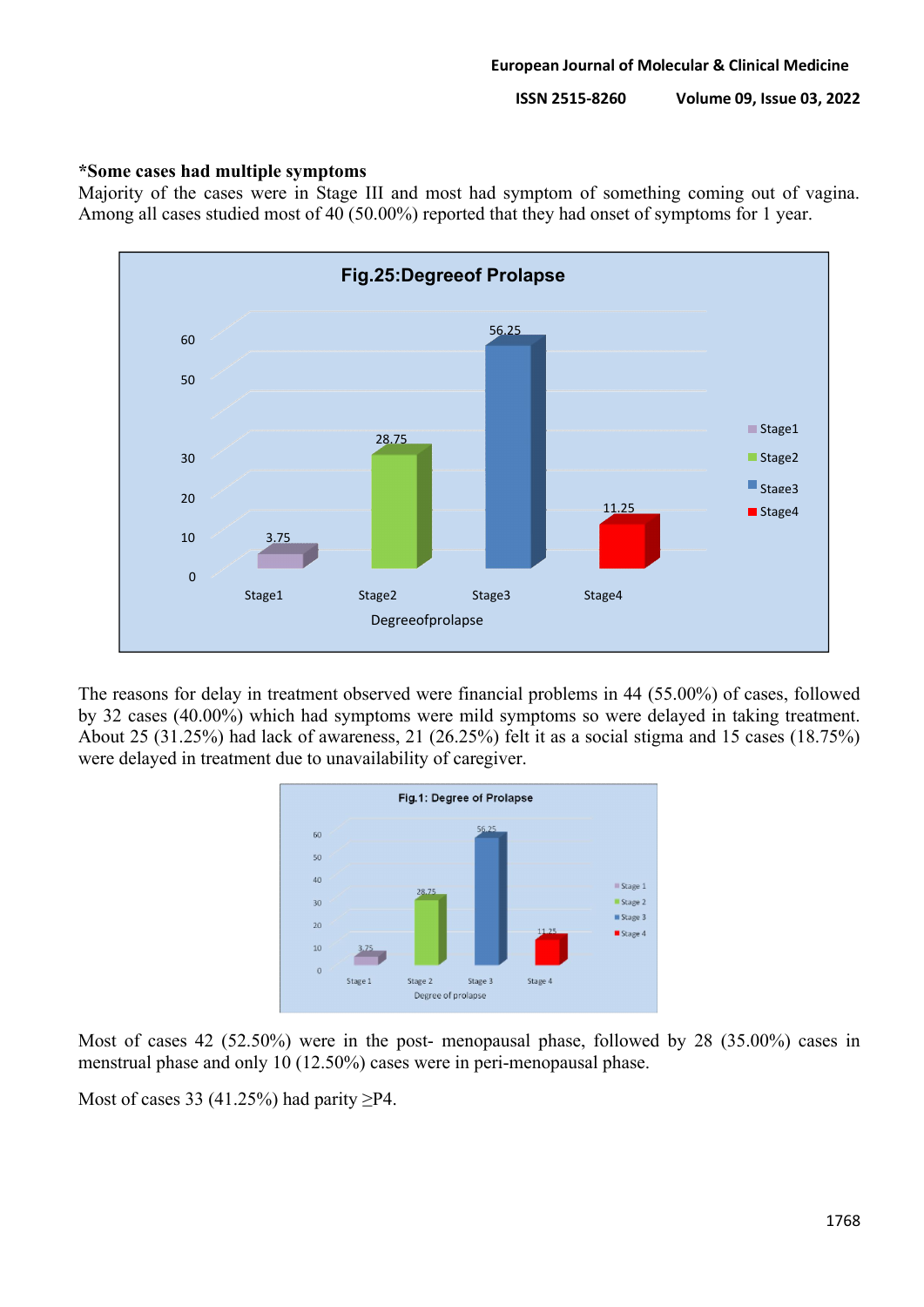| SN             | <b>Riskfactors</b>           | Frequen<br>cy<br>$(n=80)$ | Percentage |
|----------------|------------------------------|---------------------------|------------|
| 1              | Homedelivery                 | 50                        | 62.50      |
| 2              | Obesity                      | 26                        | 32.50      |
| 3              | Inadequatebirthspaci<br>ng   | 27                        | 33.75      |
| 4              | Historyofweightliftin<br>g   | 20                        | 25.00      |
| 5 <sup>5</sup> | Historyofprolongedl<br>abour | 14                        | 17.50      |
| 6              | Chroniccough                 |                           | 10.00      |

### **Table 3:Distributionofcasesaccordingtoriskfactors**

### **\*Some cases had multiple symptoms**

Majority of the cases 50 (62.50%) had home delivery followed by inadequate birth spacing among cases 27 (33.75%). Obesity was also one of the risk factors among 26 (32.50%) cases, history of weight lifting among 20 (25.00%) cases, history of prolonged labour 14 (17.50%) cases and08 (10.00%) cases with chronic cough.

About 51 (63.75%) had associated compartmental defect of cystocele followed by 25 (31.25%) had rectocele and enterocele was seen in 04 (05.00%) of cases. Further it was found that in some of cases multiple pathology was observed.

| <b>S.N.</b> | Line of<br>management | <b>Frequen</b><br>cy<br>$(n=80)$ | Percenta<br>ge |
|-------------|-----------------------|----------------------------------|----------------|
|             | conservative          | 76                               | 07.50          |
|             | Surgical              | 74                               | 92.50          |
|             | <b>Total</b>          |                                  | 100.00         |

**Table 4: Line of management**

Most of cases 74 (92.50%) had surgical line of management and non-surgical conservative management was carried in 06 (07.50%) cases.

### **Table5: Distribution of cases according to type of surgical repair**

| S.N. | <b>Type of surgical</b><br>repair      | $(n=80)$ | $\left  {\text{Frequency}} \right $ Percentag'<br>e |
|------|----------------------------------------|----------|-----------------------------------------------------|
|      | Sling surgery                          |          | 01.35                                               |
| 2    | Fothergill repair                      | 13       | 17.57                                               |
| 3    | Vaginal hysterectomy<br>with AP repair | 60       | 81.08                                               |
|      | <b>Total</b>                           | Ωſ       | 100.00                                              |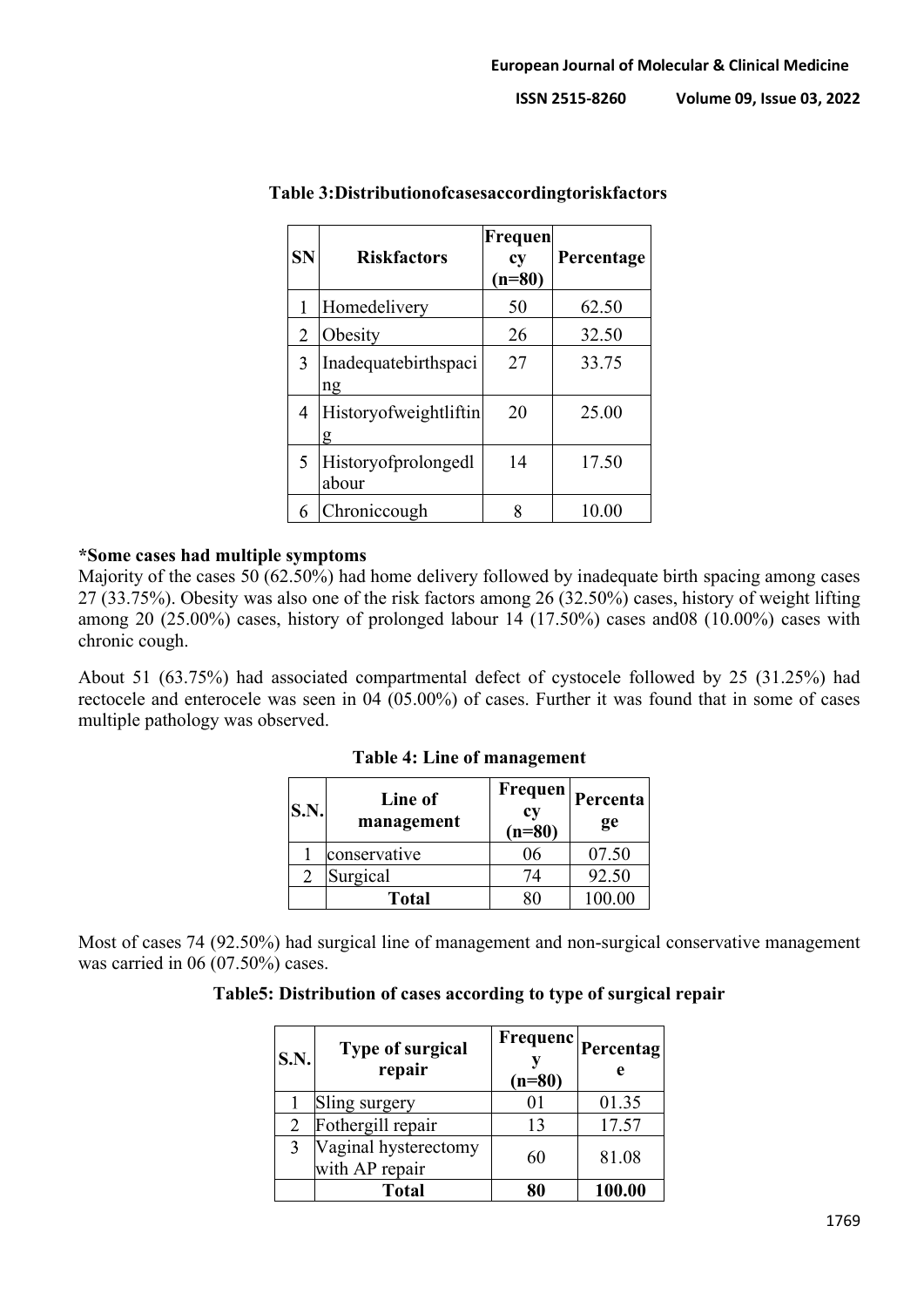About 60 (81.08%) had undergone vaginal hysterectomy with AP repair followed by 13 (17.57%) had Fothergill repair and 01 (01.35%) had Sling surgery.

Intraoperative complication observed was bleeding seen in 04 (05.00%) cases. Post-operatively wound infection (sling surgery) and UTI was seen among 01 (01.25%) cases respectively.

Total hospital stay was maximum 28 days and minimum stay was 02 days. In which post-operative stay was maximum 07 days and minimum stay being 05 day.

The average total stay was 11.27 days with SD 5.91 and post-operative stay was 04.20 days with SD 1.71.

### **4. Discussion**

Pelvic organ prolapse occurs as a result of disturbance of anatomical and mechanical equilibrium. The normal position, support and suspension of uterus with other pelvic organs rely on an interdependent system of bony, muscular and connective tissue elements. This three-dimensional system, if presents with subtle variation in one part may lead to stresses in other part that eventually lead to alteration or failure of normal anatomy. In theory, if one of these elements fail, the others can supply it within certain limits. Pelvic organ prolapse in young women is rare. The prevalence increases with age and remains stable later on. Common etiological factors leading to prolapse in young women are: vaginal births, obesity, family history, race and ethnicity, alteration in collagen content.

The healthcare utilization for pelvic floor defects is predicted to grow as the population ages. The total number of women who will undergo surgery for pelvic organ prolapse is estimated to increase by 48.2% over the four decades (from 2010 to 2050) as per the study conducted by Wu and colleagues.<sup>7</sup> Hence in order to have a better understanding of this problem in its entirety, this was conducted at our institute. Our results as compare to few studies were as follows. Women in our present study were in the age group of above 60 years 27 (33.75%) and 22 (27.50%) in 31-40 years. The mean age score was  $50.69$ year and standard deviation was 14.43. In contrast, most other studies reported that the majority of study women were in the age group of 41-50 years like in Sumathi et.al.82 (30%), Patil et.al.83 (35.11%) and Bijwe et.al.84 (37%). Main symptom observed was something coming out of vagina (100%), 47.5% reported urological difficulties, 40% complained about backache, PV discharge seen in 21.25 % cases, pain in abdomen was reported by 12.5 % of women, defecation problem in 6.25% and bleeding was observed in 3.75% of women. Similarly, most other studies reported something coming out of vagina as a most common symptom (82.2-98%). Apart from these other symptoms such as urological difficult was observed among participant in study conducted by Patil et.al.83 (93.62%), Sujindra et al.90 (69.4%), Joseph et.al.91 (37.8%) and Sumathi et.al. 82 (32%). Backache was seen among 89.34% and 15% of women in a study conducted by Patil et.al.83 and Sumathi et.al.82 respectively. Aggravating factors identified in the study, the majority 50 (62.50%) had home delivery followed by inadequate birth spacing among cases 27 (33.75%). Obesity was also one of the risk factors among 26 (32.50%) cases, Parity ≥P4 consist 32 (40%) of study women, history of weight lifting among 20 (25.00%) cases, history of prolonged labour 14 (17.50%) cases and 08 (10.00%) cases with chronic cough. Similarly in study by Singh AG.et.al.95 reported 85.60% had home delivery, 49.6% had parity  $\geq$ P4 & inadequate spacing. Also, Parulekar MS et.al.93 found that 35.23% had home delivery, 33.6% had parity more than 4 and 25.68% had history of prolonged labour. In contrary to our finding Dora B. et al.94 reported majority of cases (87%) having Parity ( $\geq$ P4), 67.50% had history of weight lifting, 61.03% had home delivery, 42.90% had chronic cough and 29.90% had history of prolonged labour. Tugume R et al.92 found 76.7% had inadequate birth spacing,  $65.8\%$  had parity  $\geq$ P4, 55.9% had home delivery, history of weight lifting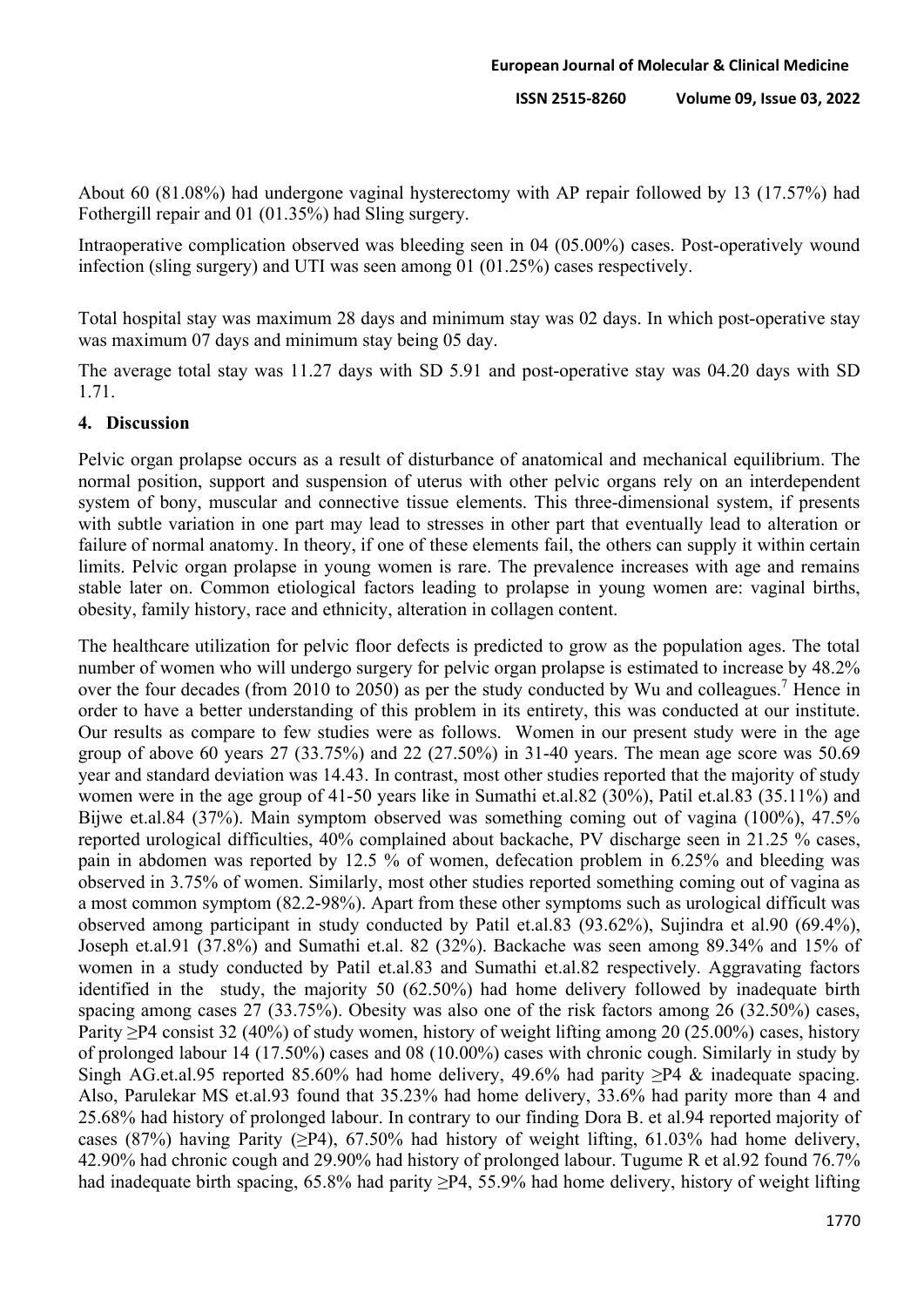in 47.3% and history of prolonged labour was seen in 45.2% of study cases. Majority women 74 (92.50%) had surgical line of management and non-surgical conservative management was carried out in 06 (07.50%) women under study. Among the surgical repair 60 (81.08%) had undergone vaginal hysterectomy with AP repair followed by 13 (17.57%) had Fothergill repair and 01 (01.35%) had Sling surgery. Similarly in study by Patil et.al.83 91.49% women had undergone surgical procedures and 8.51% had conservation management. Also, in study conducted by Sumathi et al.82 and Joseph et al. in most cases surgical intervention was carried out i.e. 83% and 85.43% respectively. In another study conducted by Sujindra et al.90 reported that 66.3% women underwent surgical procedures (Mainly VH  $\pm$  repair: 61.1%) and conservative procedures in 33.7% of study women.

## **5. Conclusion**

This study revealed that prolapse development is multifactorial. multifaceted factors such as age >60 years, delivery assisted by non-health professional (home deliveries), inadequate birth spacing, BMI > 30 kg/m2, carrying heavy objects, previous history of prolonged labour and chronic cough are the determinants of POP. Factors such as vaginal child birth, advancing age, multiparity as the most consistent risk factors found during the study. Women with symptoms suggestive of prolapse should undergo a pelvic examination and medical history check. Delivery at health institutions, assistance by health professional during delivery, prevention of maternal malnutrition, empowerment of women (through education) to utilize family planning in turn to prevent too late and too many pregnancies, counseling to avoid carrying heavy objects, early pelvic floor assessment/ screening for potential sphincter damage. Patients like very young women, low degree of prolapse and older patients with comorbidities can be managed with conservative measures in. As pelvic organ prolapse is more common in rural population and majority of patients delay medical help due to financial constraints. With the introduction of MJPJAY scheme these group of patients are benefited and resulted in good overall satisfaction. Spreading awareness regarding the same to seek early medical help and with the use of MJPJAY scheme the burden of pelvic organ prolapse in the society can be curtailed.95. Singh AG, Choudhary VR, Ghanghoria V, Patel K. Evaluation of intersystem agreement between standard pelvic organ prolapse quantification system and simplified pelvic organ prolapse scoring system. Int J Reprod Contracept Obstet Gynecol 2017;6:2031-4.

## **References**

- 1. Swift S, Woodman P, O'Boyle A et al. Pelvic Organ Support Study (POSST): the distribution, clinical definition and epidemiologic condition of pelvic organ support defects. Am J Obstet Gynecol 2005:192:795–806.
- 2. Akeel NY, Gurland B, Hull T. Pelvic Floor Disorders Related to Urology and Gynecology. In Fundamentals of Anorectal Surgery 2019 (pp. 571–582).
- 3. Smith FJ, Holman CD, Moorin RE, Tsokos N. Lifetime risk of undergoing surgery for pelvic organ prolapse. Obstet Gynecol. 2010;116(5):1096–100.
- 4. Løwenstein E, Bent O, Helga G. Incidence and lifetime risk of pelvic organ prolapse surgery in Denmark from 1977 to 2009. Int Urogynecol J. 2015;26:49–55.
- 5. Priyanka Bhadana (April 22nd 2020). Pelvic Organ Prolapse: Examination and Assessment, Lower Urinary Tract Dysfunction - From Evidence to Clinical Practice, Ran Pang, IntechOpen, DOI: 10.5772/intechopen.91357.
- 6. Jelovsek JE, Maher C, Barber MD. Pelvic organ prolapse. The Lancet. 2007 Mar 24;369(9566):1027-38.
- 7. Wu JM, Vaughan CP, Goode PS, Redden DT, Burgio KL, Richter HE, et al. Prevalence and trends of symptomatic pelvic floor disorders in U.S. women. Obstet Gynecol. 2014;123(1):141-8.